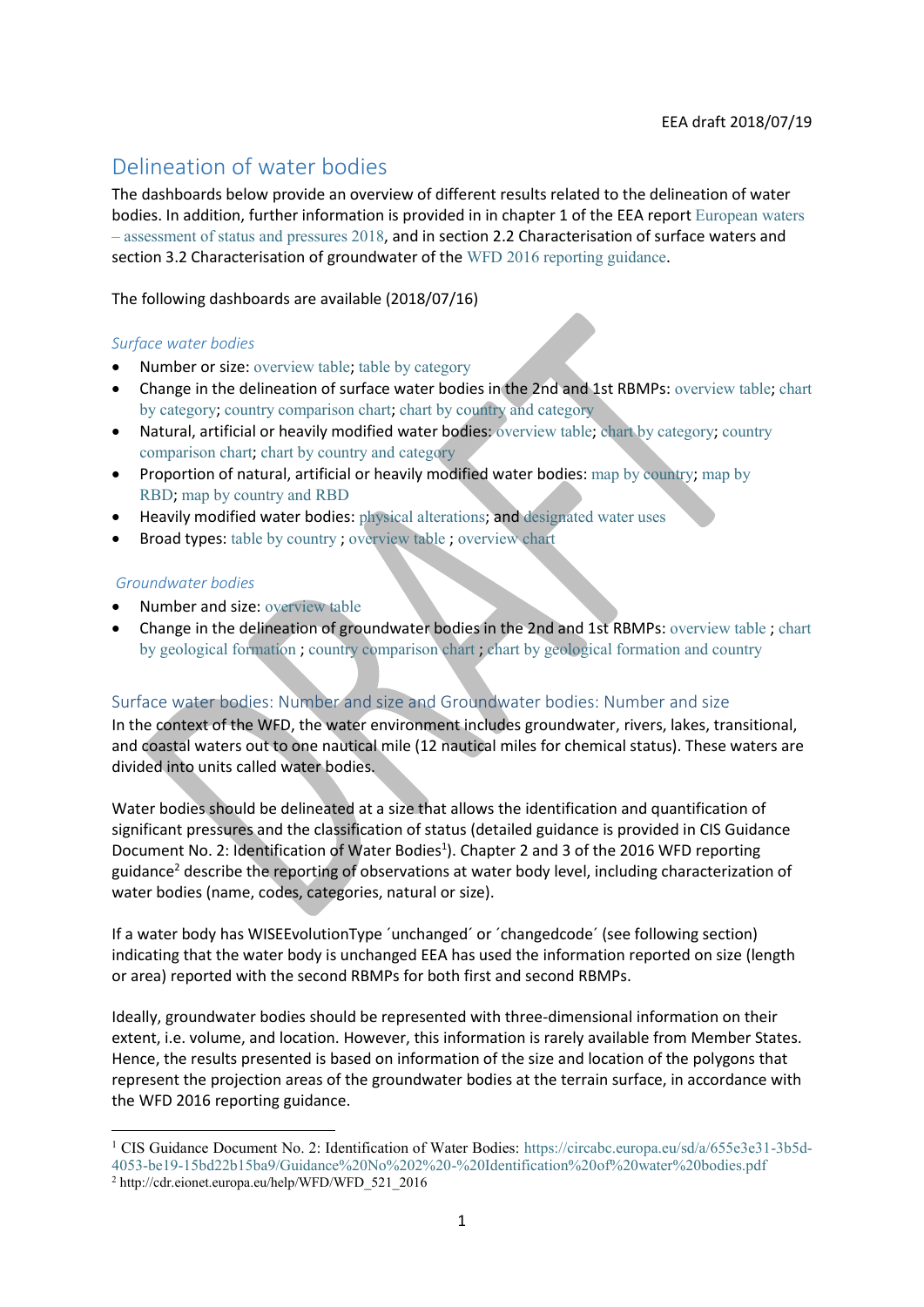Three dashboard tables present overview of water bodies delineated by Member States.

- Surface water bodies: Number or size: [overview table](https://tableau.discomap.eea.europa.eu/t/Wateronline/views/WISE_SOW_SurfaceWaterBody/SWB_NumberSize?:embed=y&:showShareOptions=true&:display_count=no&:showVizHome=no); [table by category](https://tableau.discomap.eea.europa.eu/t/Wateronline/views/WISE_SOW_SurfaceWaterBody/SWB_Category?:embed=y&:showShareOptions=true&:display_count=no&:showVizHome=no)
- Groundwater bodies: Number and size: [overview table](https://tableau.discomap.eea.europa.eu/t/Wateronline/views/WISE_SOW_GroundWaterBody/GWB_NumberSize?:embed=y&:showShareOptions=true&:display_count=no&:showVizHome=no)

It is possible to use the following filters (left panel): Management plan (RBMP); Measure (number of water bodies/size (km I km<sup>2</sup>); Water body (unchanged, changed); Category (only for surface waters: rivers, lakes, transitional, coastal and territorial waters); Type (*only surface waters:* natural, heavily modified, artificial); Aquifer type (*only groundwater bodies:* porous, fissured, fractured, other); Productivity (*only groundwater:* high, medium, low, other); Country; River Basin District (RBD); Subunit.

Main features:

- The tabular dashboards present in top the EU results and below the results per Member State.
- Moving the mouse over the results will show the data label (full country names, number of water bodies etc.)
- Moving the mouse to NUT0 (column with Member States) a [+] will appear and clicking on [+] will drill down to RBDs. On euRBDCode column a new [+] will appear, and by clicking on [+] it will drill down to sub-units. If a RBD has not identified sub-units RBDcode and SubunitCode are generally equal.
- Columns can be sorted by selecting a column and right click on ascending or descending sort.
	- $\checkmark$  Keep Only  $\checkmark$  Exclude  $(1 + \bar{F}_+)^{1/2}$

Change in the delineation of surface water bodies from the first RBMPs to the second RBMPs Member States reported for groundwater and surface water bodies reported the

WISEEvolutionType, that indicate changes or nochanges in water body delineation from the first to the second RBMPs.

The following WISEEvolutionType is possible: aggregation, change, changeBothAggregationAndSplitting, changeCode, changeExtendedArea, changeReducedArea, creation, deletion, noChange, splitting.

Data at water body level can be compared between if the water body WISEEvolutionType, is reported as

- 'noChange',
- 'changeCode' (meaning a change in the identifier, but no change in the delineation) or
- 'change' (minor change in the geometry or other attribute with no relevance to the realworld delineation of the area of management).

Water bodies that were deleted in the second RBMP will appear with WISEEvolutionType 'deleted' in 1st RBMP, and water bodies that were new in 2nd RBMPs will appear with WISEEvolutionType ´created´ in 2nd RBMP.

Two tabular dashboards present overview of change in water body delineation for surface and groundwater bodies, respectively.

- Surface water bodies [overview table](https://tableau.discomap.eea.europa.eu/t/Wateronline/views/WISE_SOW_wiseEvolutionType/SWB_Evolution?:embed=y&:showAppBanner=false&:showShareOptions=true&:display_count=no&:showVizHome=no);
- **Groundwater bodies: [overview table](https://tableau.discomap.eea.europa.eu/t/Wateronline/views/WISE_SOW_wiseEvolutionType/GWB_Evolution?:embed=y&:showAppBanner=false&:showShareOptions=true&:display_count=no&:showVizHome=no)**

Main features:

 The table default setting is overview by 'Unchanged' (nochange, changecode or change) and 'Other' water bodies.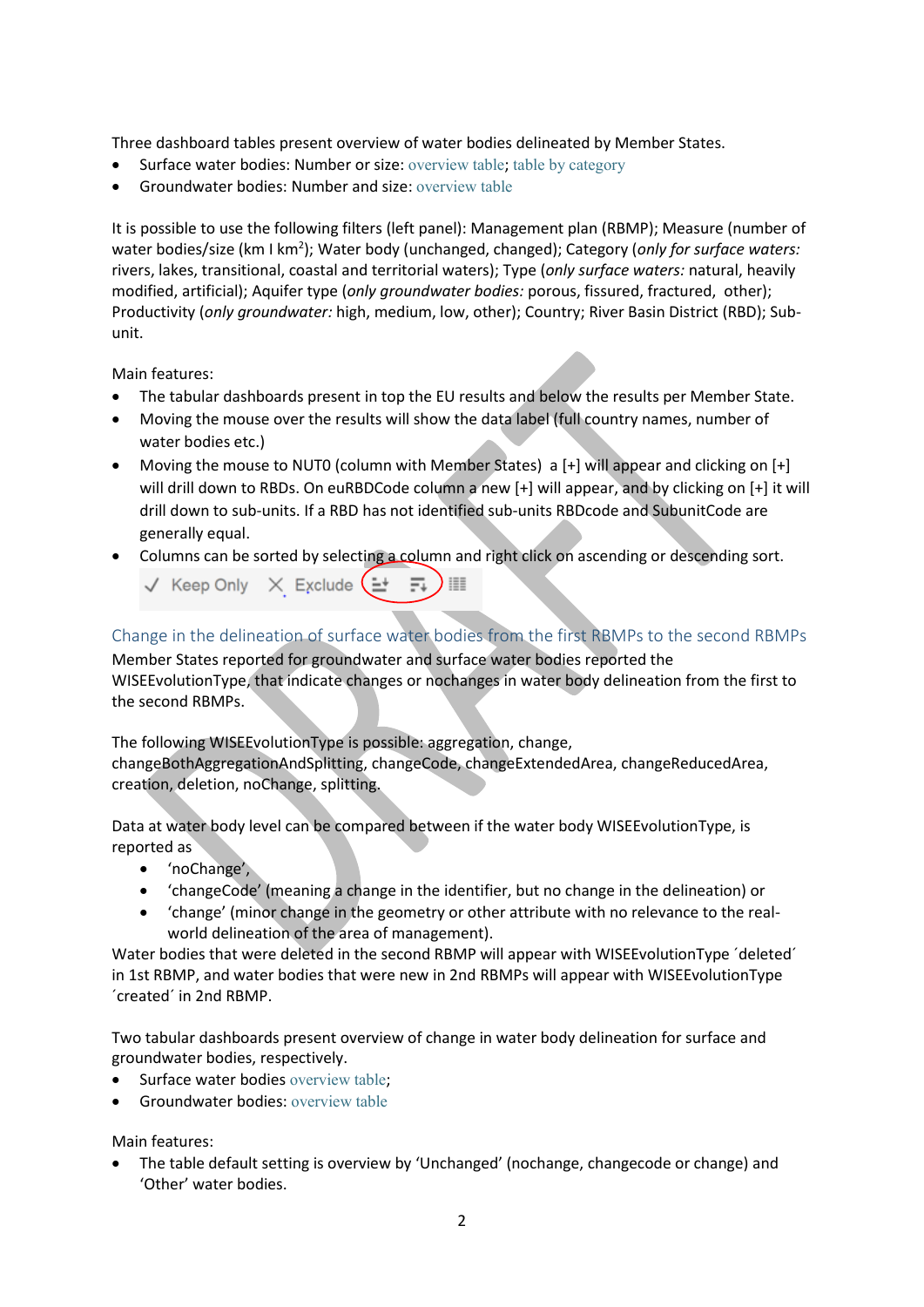- By clicking on [+] close to 'unchanged' the table can be drill down to underlying WISEEvolution types. The high number of columns may make some results invisible (##) and it may be necessary to select only 1<sup>st</sup> or 2<sup>nd</sup> RBMPs, or moving the mouse over the (##) to see the results as pop-ups. Alternatively the cross-tabs may be downloaded.
- Sorting Member States by percentage 'Unchanged' water bodies indicate the Member States with the majority of surface water bodies redelineated (e.g. Croatia and Denmark) and groundwater bodies (e.g. Denmark, Poland, Romania).

Six chart dashboards present overview of change in water body delineation for surface and groundwater bodies, respectively.

- Surface water bodies : [chart by category](https://tableau.discomap.eea.europa.eu/t/Wateronline/views/WISE_SOW_Evolution_Compare/SWB_Evolution_Category?:embed=y&:showAppBanner=false&:showShareOptions=true&:display_count=no&:showVizHome=no); [country comparison chart](https://tableau.discomap.eea.europa.eu/t/Wateronline/views/WISE_SOW_Evolution_Compare/SWB_Evolution_Country?:embed=y&:showAppBanner=false&:showShareOptions=true&:display_count=no&:showVizHome=no); [chart by country and category](https://tableau.discomap.eea.europa.eu/t/Wateronline/views/WISE_SOW_Evolution_Compare/SWB_Evolution_CategoryCountry?:embed=y&:showAppBanner=false&:showShareOptions=true&:display_count=no&:showVizHome=no)
- Groundwater bodies: [chart by geological formation](https://tableau.discomap.eea.europa.eu/t/Wateronline/views/WISE_SOW_Evolution_Compare/GWB_Evolution_Category?:embed=y&:showAppBanner=false&:showShareOptions=true&:display_count=no&:showVizHome=no) ; [country comparison chart](https://tableau.discomap.eea.europa.eu/t/Wateronline/views/WISE_SOW_Evolution_Compare/GWB_Evolution_Country?:embed=y&:showAppBanner=false&:showShareOptions=true&:display_count=no&:showVizHome=no) ; [chart by geological](https://tableau.discomap.eea.europa.eu/t/Wateronline/views/WISE_SOW_Evolution_Compare/GWB_Evolution_CategoryCountry?:embed=y&:showAppBanner=false&:showShareOptions=true&:display_count=no&:showVizHome=no)  [formation and](https://tableau.discomap.eea.europa.eu/t/Wateronline/views/WISE_SOW_Evolution_Compare/GWB_Evolution_CategoryCountry?:embed=y&:showAppBanner=false&:showShareOptions=true&:display_count=no&:showVizHome=no) country

Main features:

- The chart dashboards are split into a top chart on delineation in 2<sup>nd</sup> RBMPs and a bottom chart with delineation in second RBMPs.
- By using the country comparison charts differences in delineation of water bodies by Member States can be illustrated.

# Natural, artificial or heavily modified water bodies

In the case of water bodies that have undergone significant hydromorphological alteration, the WFD allows Member States under certain conditions to designate surface waters as heavily modified water bodies, with the environmental objective being 'good potential' rather than status. For artificial water bodies, there is a similar objective.

Overall, 17 % of European water bodies were designated as heavily modified (13 %) or artificial (4 %) water bodies during the second RBMPs. Around 30 % of transitional water bodies and 14 % and 10 % of rivers and lakes, respectively, were designated as heavily modified. The main reasons for designating European water bodies as heavily modified are land drainage, urban infrastructure and agriculture, as well as water regulation and flood protection measures.

One tabular and three chart dashboards present overview of designation of natural, heavily modified and artificial surface water bodies. In addition, there are three interactive map dashboards that present the proportion of

- Natural, artificial or heavily modified water bodies: [overview table](https://tableau.discomap.eea.europa.eu/t/Wateronline/views/WISE_SOW_SurfaceWaterBody/SWB_CategoryType?:embed=y&:showShareOptions=true&:display_count=no&:showVizHome=no); [chart by category](https://tableau.discomap.eea.europa.eu/t/Wateronline/views/WISE_SOW_Type/SWB_Type_Category?iframeSizedToWindow=true&:embed=y&:showAppBanner=false&:display_count=no&:showVizHome=no); [country](https://tableau.discomap.eea.europa.eu/t/Wateronline/views/WISE_SOW_Type/SWB_Type_Country?iframeSizedToWindow=true&:embed=y&:showAppBanner=false&:display_count=no&:showVizHome=no)  [comparison chart](https://tableau.discomap.eea.europa.eu/t/Wateronline/views/WISE_SOW_Type/SWB_Type_Country?iframeSizedToWindow=true&:embed=y&:showAppBanner=false&:display_count=no&:showVizHome=no); [chart by country and category](https://tableau.discomap.eea.europa.eu/t/Wateronline/views/WISE_SOW_Type/SWB_Type_CategoryCountry?iframeSizedToWindow=true&:embed=y&:showAppBanner=false&:display_count=no&:showVizHome=no)
- Proportion of artificial or heavily modified water bodies: [map by country](https://tableau.discomap.eea.europa.eu/t/Wateronline/views/WISE_SOW_SWB_AWBHMWB_Maps/SWB_AWBHMWB_NUTS0?iframeSizedToWindow=true&:embed=y&:showAppBanner=false&:display_count=no&:showVizHome=no); [map by RBD](https://tableau.discomap.eea.europa.eu/t/Wateronline/views/WISE_SOW_SWB_AWBHMWB_Maps/SWB_AWBHMWB_RBD?iframeSizedToWindow=true&:embed=y&:showAppBanner=false&:display_count=no&:showVizHome=no#3); map by [country and RBD](https://tableau.discomap.eea.europa.eu/t/Wateronline/views/WISE_SOW_SWB_AWBHMWB_Maps/SWB_AWBHMWB_Country?iframeSizedToWindow=true&:embed=y&:showAppBanner=false&:display_count=no&:showVizHome=no)

#### Main features

- The tabular dashboard present overview of number (default) or percentage of natural, heavily modified or artificial water bodies by category. By using the filters  $1<sup>st</sup>$  or  $2<sup>nd</sup>$  RBMPs can be chosen, number of water bodies can be changed to size, and % (pane) will illustrate the percentage within the category.
- Moving the mouse to NUT0 (column with Member States) a [+] will appear and clicking on [+] will drill down to RBDs.
- To sort Member States or RBDs by proportion heavily modified water bodies the selection has to be downloaded in Excel (*EEA will look for a solution so this sorting can be implemented on the dashboards*).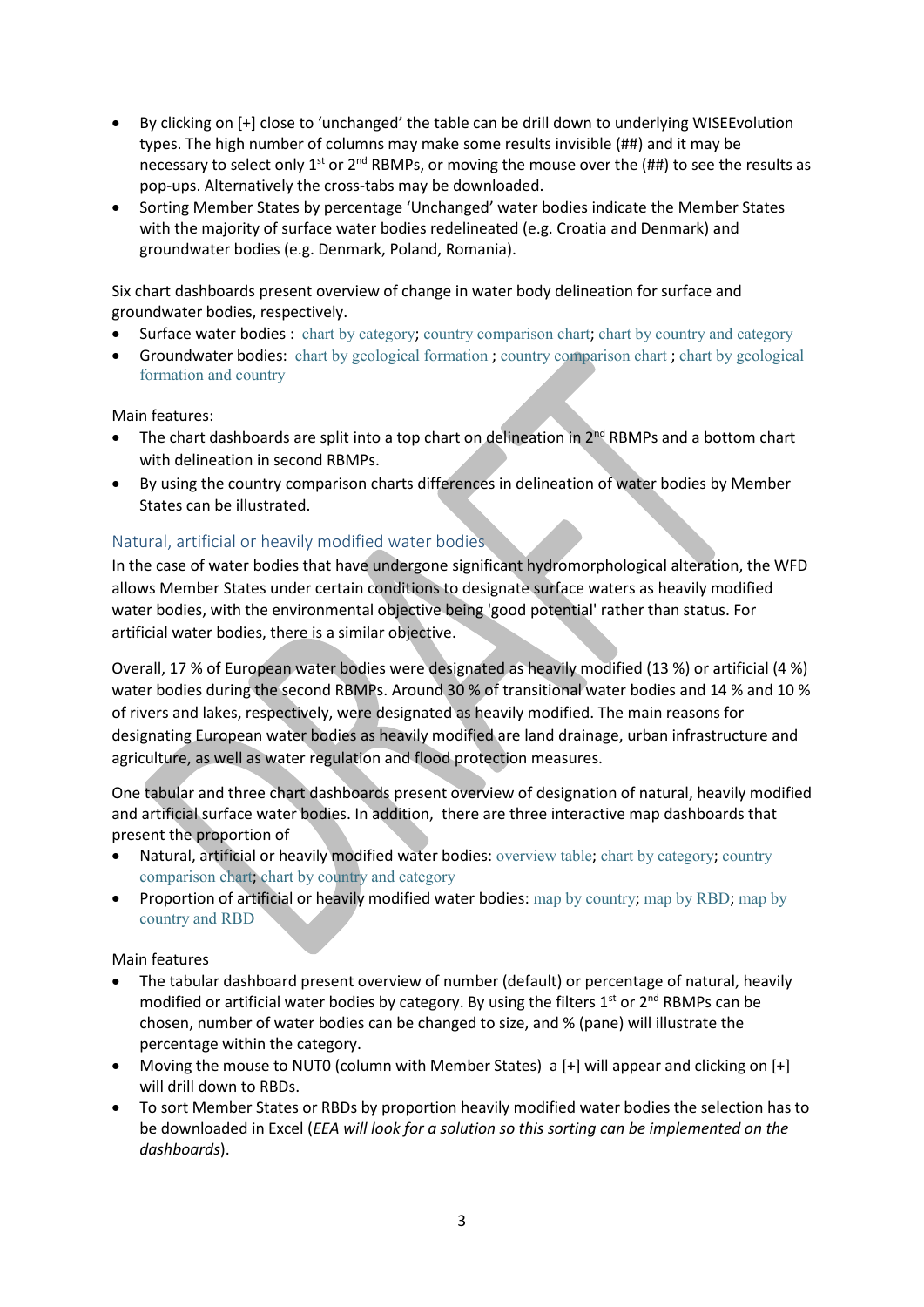- The chart dashboards present bar charts of the designation of waterbodies. By using the filters different aspects can be illustrated. The country comparison chart illustrates differences in designation of water bodies by Member States.
- Differences in designation of water bodies by Member States and RBDs are also illustrated by the interactive maps.

With the 2<sup>nd</sup> RBMPs Member States have for heavily modified water bodies reported the physical alteration<sup>3</sup> that has resulted in the designation of the surface water body as a HMWB and the water use for which it has been designated.

The main reasons (water uses) for designating European water bodies as heavily modified are land drainage, urban infrastructure and agriculture, as well as water regulation and flood protection measures.

Two tabular dashboards present overview of the data reported in relation to physical alteration and water use.

Heavily modified water bodies: [physical alterations](https://tableau.discomap.eea.europa.eu/t/Wateronline/views/WISE_SOW_SWB_hmwbPhysicalAlteration/WISE_SOW_SWB_hmwbPhysicalAlteration?iframeSizedToWindow=true&:embed=y&:showAppBanner=false&:display_count=no&:showVizHome=no); and [designated water uses](https://tableau.discomap.eea.europa.eu/t/Wateronline/views/WISE_SOW_SWB_hmwbWaterUse/WISE_SOW_SWB_hmwbWaterUse?iframeSizedToWindow=true&:embed=y&:showAppBanner=false&:display_count=no&:showVizHome=no)

Main features

- The two tables present at the top EU and at the bottom Member State or RBD overview of the results on physical alteration and water use. The percentage column is in relation on the selected number of water bodies and a heavily modified water body may have more than one physical alteration or water use. Therefor the sum of percentages may be higher than 100 %.
- Remark that both tables start default without physical alteration or water use reported as 'missing' or 'unpopulated'. These may be added to have the full overview of heavily modified water bodies.
- By selecting specific physical alteration (or water uses), for example, 'weirs/ dam/ reservoirs' it is possible to get an overview of Member States that have identified the specific physical alteration.

## Broad types

**.** 

National types of rivers and lakes have been defined in each Member State according to the WFD Annex II Systems A or B, including a variety of typology factors, e.g. altitude, size and geology. The typology factors have been used to establish national types that have different reference conditions for one or more of the quality elements that should be used to assess ecological status according to the WFD Annex V. The analysis of the first RBMPs reported in 2010 showed that Member States have reported altogether 1599 river types and 673 lake types.

A set of broad river types and broad lakes types have been developed in dialogue with the countries through the WFD-CIS ECOSTAT working group (ETC-ICM 2015<sup>4</sup>). These have been further aggregated from 20 to 12 aggregated broad river types and from 15 to 8 aggregated broad lake types by merging related types based on similarities in typology factors, e.g. altitude, geology, size or region.

<sup>&</sup>lt;sup>3</sup> In the context of designation, physical alterations mean any significant alterations that have resulted in substantial changes to the hydromorphology of a surface water body such that the surface water body is substantially changed in character. In general, these hydromorphological characteristics are long-term and alter both the morphological and hydrological characteristics.

<sup>4</sup> EEA ETC-ICM 2015, European Freshwater Ecosystem Assessment: Cross-walk between the Water Framework Directive and Habitats Directive types, status and pressures. [http://icm.eionet.europa.eu/ETC\\_Reports/FreshwaterEcosystemAssessmentReport\\_201509](http://icm.eionet.europa.eu/ETC_Reports/FreshwaterEcosystemAssessmentReport_201509)